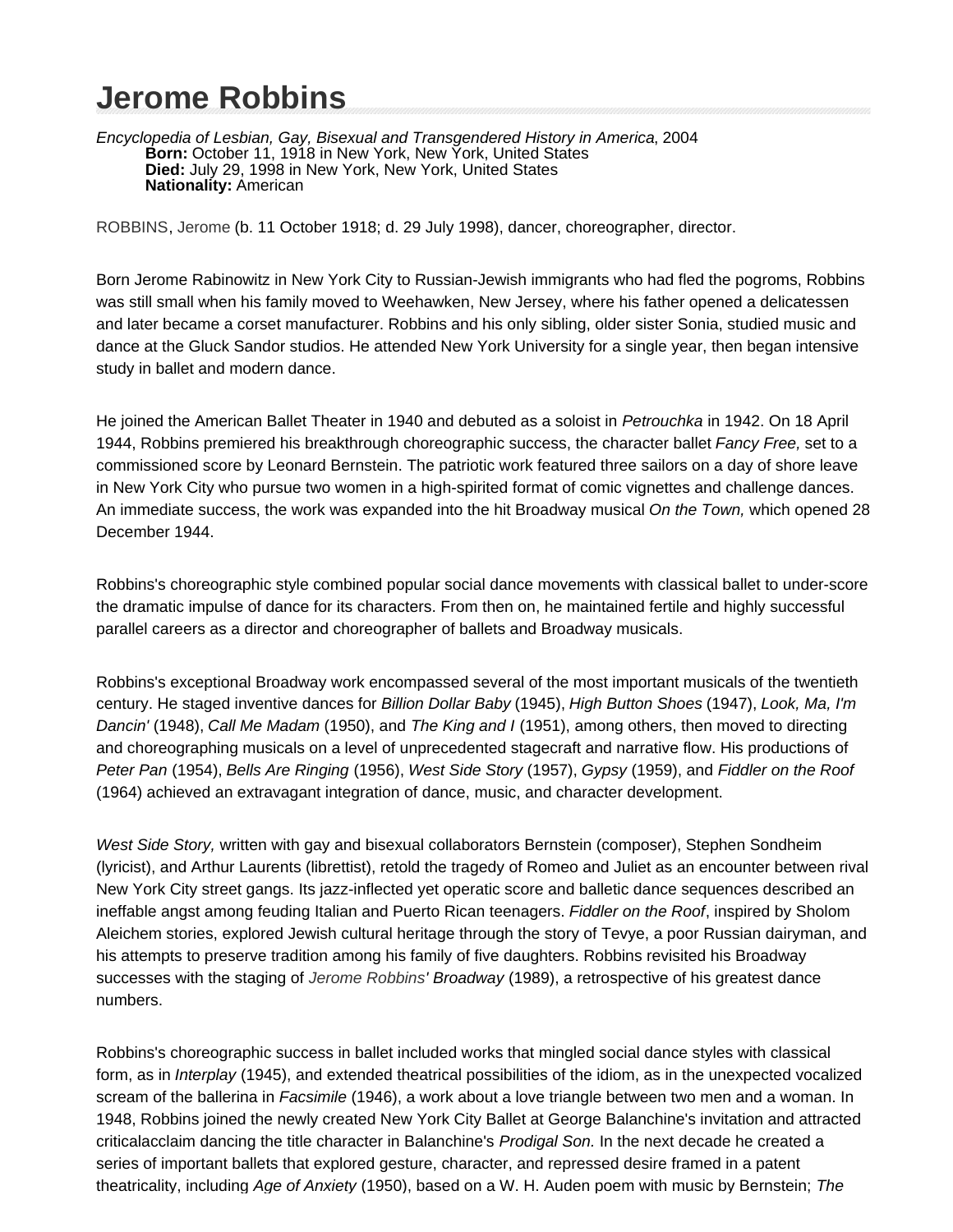Cage (1951), about a tribe of man-eating female insects; Moves (1955), an abstract group work without music; Afternoon of a Faun (1953), an oblique erotic encounter by dancers in a rehearsal studio; and The Concert (1956), a campy spoof of a classical music concert.

In 1958, Robbins formed a short-lived pick-up company, Ballets: USA, for which he created several works, including New York Export: Opus Jazz (1958) and Events (1961). He returned to the New York City Ballet, where he remained until 1990, when he gave his official farewell at the Festival of Jerome Robbins's Ballets. Among his more than fifty ballets for that company are many significant offerings, including *Dances at a* Gathering (1969), The Goldberg Variations (1971), Watermill (1972), Dybbuk Variations (1974), and Glass Pieces (1983).

Firmly closeted and deeply ambivalent about his sexuality, Robbins had brief affairs with many men and women, including the actor Montgomery Clift, the dancer Buzz Miller, the dancer Christine Conrad, the filmmaker Warren Sonbert, and the artist Jesse Gerstein. A self-proclaimed perfectionist, he earned the enmity of nearly all of his collaborators for his virulent emotional manipulations in the rehearsal hall.

In 1953, Robbins testified before the House Un-American Activities Committee, naming names of various Communist Party members, apparently in order to avoid public disclosure of his homosexuality. In general, his work tended to treat sexual identity as a catalyst for violence, as in The Cage and Events (the latter depicting the rape of a man), although *Watermill* (1972) offered, to some audiences, a visual meditation on a solo male dancer's physical beauty. Robbins died after a stroke in July 1998.

## **Thomas F. DeFrantz**

## **Further Readings**

Bibliography

- Conrad, Christine. Jerome Robbins: That Broadway Man, That Ballet Man. London: Booth-Clibborn Editions, 2000.
- Kisselgoff, Anna. "Jerome Robbins, Seventy-nine, Is Dead; Giant of Ballet and Broadway." New York Times (30 July 1998): A1.
- Lawrence, Greg. Dance with Demons: The Life of Jerome Robbins. New York: G. P. Putnam's Sons, 2001.

**Full Text:** COPYRIGHT 2004 Charles Scribner's Sons, COPYRIGHT 2006 Gale.

## **Source Citation**

DeFrantz, Thomas F. "Jerome Robbins." Encyclopedia of Lesbian, Gay, Bisexual and Transgendered History in America. Ed. Marc Stein. Detroit: Charles Scribner's Sons, 2004. Biography in Context. Web. 2 Aug. 2014.

Document URL

http://ic.galegroup.com/ic/bic1/ReferenceDetailsPage/ReferenceDetailsWindow?fail OverType=&query=&prodId=BIC1&windowstate=normal&contentModules=& amp;display-query=&mode=view&displayGroupName=Reference&limiter=& ;currPage=&disableHighlighting=false&displayGroups=&sortBy=&sear ch within results=&p=BIC1&action=e&catId=&activityType=&scan Id=&documentId=GALE%7CK3403600442&source=Bookmark&u=temple\_main& jsid=265da0b0213168b42a97786173cb82b3